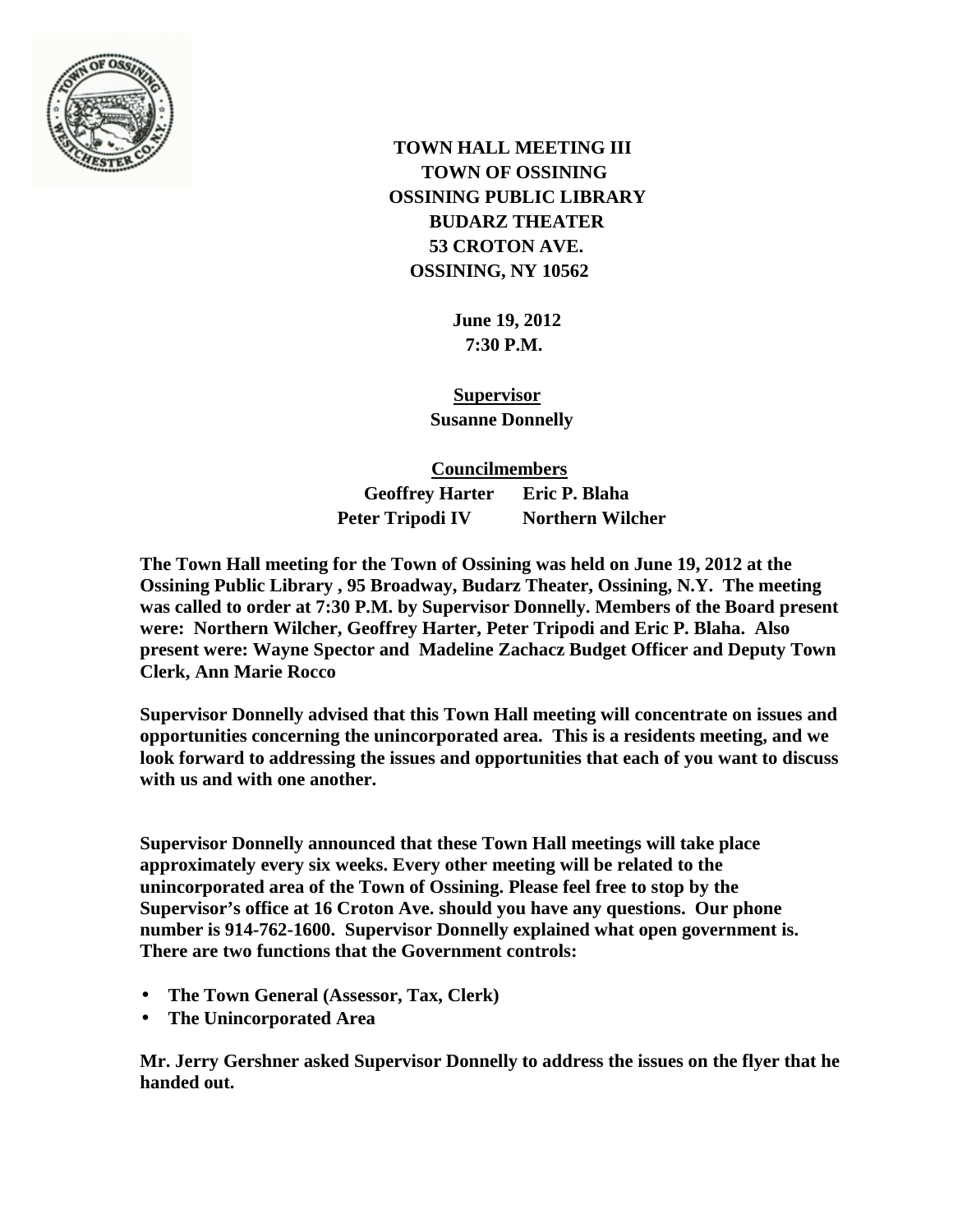**Supervisor Donnelly emphasized that some of the budget items that are listed on this flyer had been established already and we have to work with what we have. Councilman Blaha commented on the 2011 franchise fees and the mortgage tax. Council man Blaha confirmed that this is 100% legal and that the Board is compliant in this matter.** 

**Mr. Bill Janeke Morningside Court. Mr. Janeke advised that he has been bombarded with questions regarding district 17/20 and questioned if Phil Zegerelli Briarcliff Manor Village Manager and Supervisor Donnelly would hire a consultant to help with this matter or possibly do a rigorous study.**

**Supervisor Donnelly advised she could look into something like this to help with the decision. This board will not let anyone be disenfranchised. Supervisor Donnelly has made a request to meet with the policy making board of the Village of Briarcliff.** 

**Town Attorney Wayne Spector spoke about district 17/20 and the municipal annexation process and provided the following presentation:**

**The process of annexation by one municipality of all or a portion an adjacent municipality of all or a portion of an adjacent municipality is governed in its entirety, by article 17 f the New York general municipal law.** 

**Petitions must then be delivered to the governing boards of the local government:** 

- **1. to which it is proposed that territory is to be annexed and**
- **2. from which it will be annexed.**

**There must be publication of a notice in the official newspaper, and copies of the notice must be mailed to each person and corporation owning real property in the territory. The hearing of the two boards may be adjourned but for no longer than 10 days.**

**The law does not provide for extending this period, even if additional information is requested.**

**Within 90 days after the hearing is concluded, both governing boards will determine either that it is or is not in the best interest of the overall public.**

## **Final Steps:**

- **Within 30 days after the matter is submitted to the referees, the referees must file their report, setting forth facts and conclusions of law.**
- **After receiving the hearing oral argument on the report by referees, the court shall**   $\mathbf{r}$ **make its own adjudication and determination of the law and facts.**
- **Should they determine that the proposed annexation is in the best interest of all involved parties, the matter would then be submitted for referendum**

**Sondra Peimer questioned who brought up the topic of annexation Briarcliff Manor or Town of Ossining?**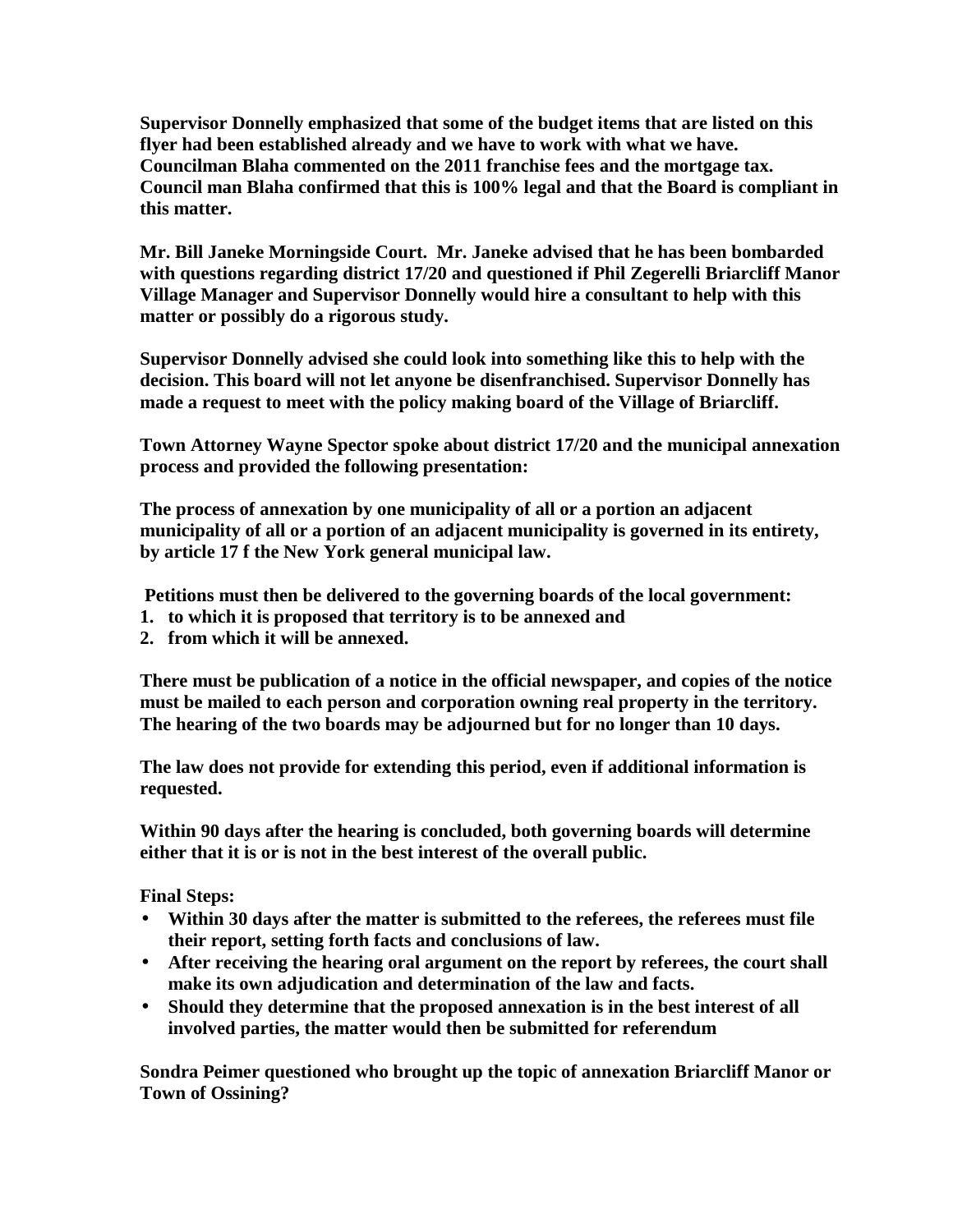**Supervisor Donnelly advised that a group of people got together to investigate the idea.**

**Resident: Would it be the whole Town of Ossining?**

**Supervisor Donnelly advised that it would be just those two sections, district 17 & 20 going to the Briarcliff. No one has approached the Village of Ossining to join them. This is a process that can be set forth by the residents. However, it is the Town Boards job to make sure that the residents don't get harmed.**

**Mr. Janeke stated that Mr. Zegarelli did a great job describing in detail on the benefits and costs. Mr. Janeke feels that we have not made much progress on this topic.**

**Supervisor Donnelly stated that the Town and the Village of Briarcliff have done an enormous amount of work presenting the reason for doing this. If the residents of the unincorporated area would like a meeting on just this topic, the Town will schedule one. The Town has reached out to Briarcliff and we can work on getting an auditor to help with this process.** 

**Mrs. Ellen Kahan- Ganung Drive Ms. Kahan understands how Mr. Janeke feels and encourages the Board to talk to each side and look at the actual facts.** 

**Mr. Mark Hofleg Morning side Drive. Mr. Holfleg is concerned with the grounds Briarcliff High School and the Rifle Range. If residents join the Village of Briarcliff Manor. How is the Town of Ossining going to protect us in case of toxic chemicals a year from now or ten years from now?**

**Supervisor Donnelly explained that if this change would happen the school districts would not change.** 

**Mr. Zegerelli explained that the Mayor and the Board of the Village of Briarcliff asked Mr. Zegerelli to do research on the 17/20 annexation and to see how much it would cost and explained the pros and cons. Mr. Zegerelli explained that there were problems with the soil at Briarcliff Middle School and High School. Currently, they passed a referendum to fix the situation.** 

**Supervisor Donnelly explained to Mr. Hofleg that he would not be financially responsible since he would remain in the Ossining School District.**

**Mr. Jerry Gershner questioned the cable franchise fees. Did the auditors direct the Town to deposit this in the Town General Fund? Are you making a mistake on the Sales Tax?**

**Supervisor Donnelly explained that we are going to look for ways to make sure that this is fair and equitable for the unincorporated area. The sales tax does get deposited into**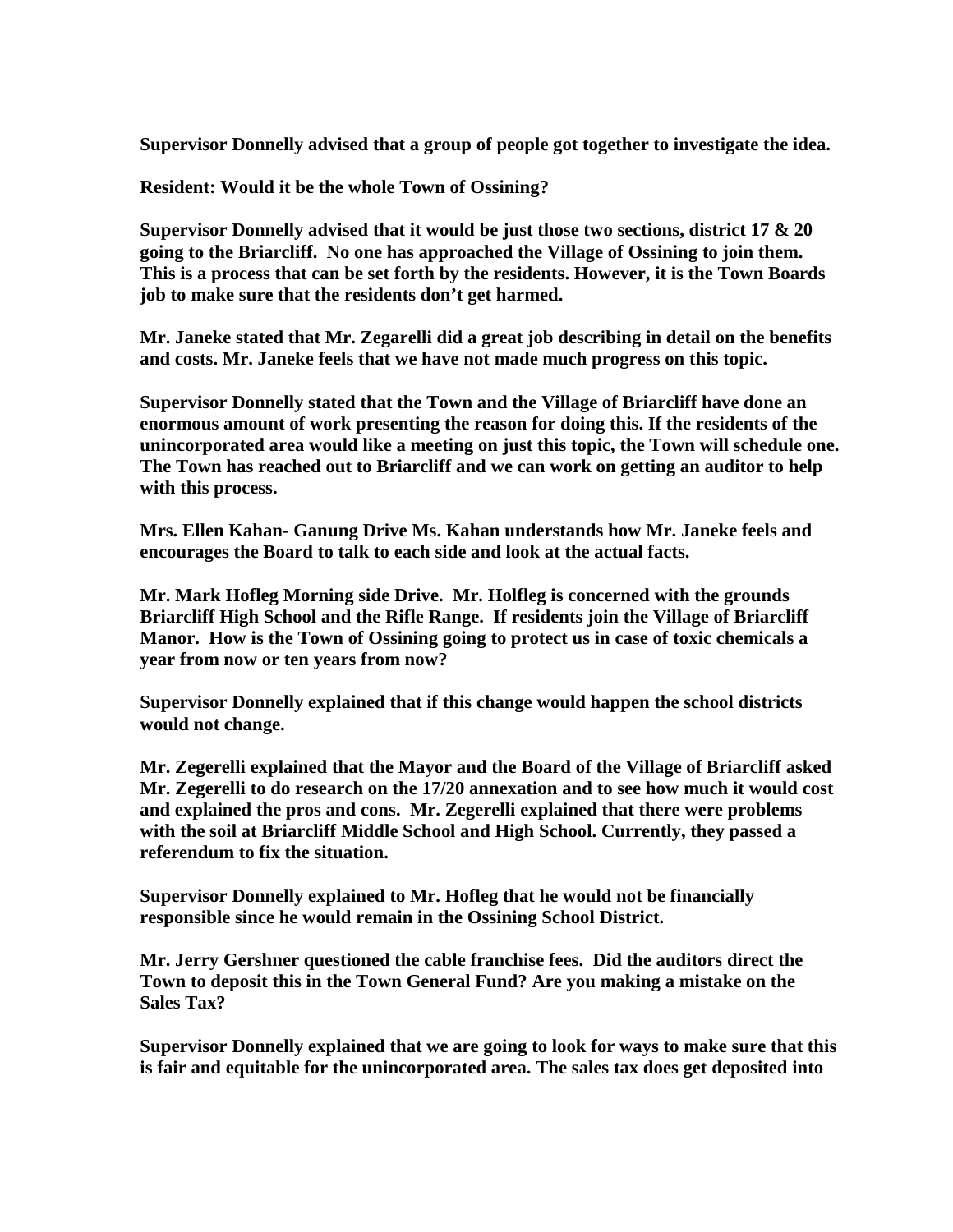**the right category and we have done what the auditors have told us to do. This has already gone up to the State Comptroller's Office and we are waiting to hear back.**

**Mr. Gershner questioned what a School Resource Officer is and he would like a job description?** 

**Supervisor Donnelly explained that the middle school and high school each have one SRO. The SRO is part of Westchester County Police contract. Supervisor Donnelly explained that she will get a job description and forward to Mr. Gershner.**

**Councilman Harter explained that the SRO was based on a grant that was available to our community. AMD was having some incidents that required an SRO. We can take a look to see if this position is still necessary.** 

**Councilman Tripodi feels that the DARE program has not really worked. Town outside residents should not bear the cost and we are looking into this issue.**

**Mr. Gershner questioned if this position is a full-time officer.** 

**Supervisor Donnelly explained that the officer is on duty during school hours.**

**Officer states that when the school year is over, the officer becomes a relief officer for the Town of Ossining.** 

**Supervisor Donnelly explained that she will send the job description and possibly have the SRO assigned to the Town General Fund.**

**Ms. Kim Jeffries -100B Morning Side Drive questioned the North State Road Police facility. If the Westchester County is no longer going to be in the building what are the options?**

**Supervisor Donnelly explained that we have a contract with County Police and it was stated that they could use the building at no cost. We approached the County to see if they were interested in the building and they advised the Board that they were not interested. Currently, the Police are slowly moving out of the building. We are not in negotiations with Briarcliff Manor. The building is currently for sale/lease.** 

**Ms. Jefferies feels frustrated and would like to see the school board that the Town Board working cohesively. What can you do to help both boards work together?**

**Supervisor Donnelly stated that the Village and the Town of Ossining work very well together. At least once a quarter the Village Board, Town Board, Library Board and School Board meet to discuss various topics.**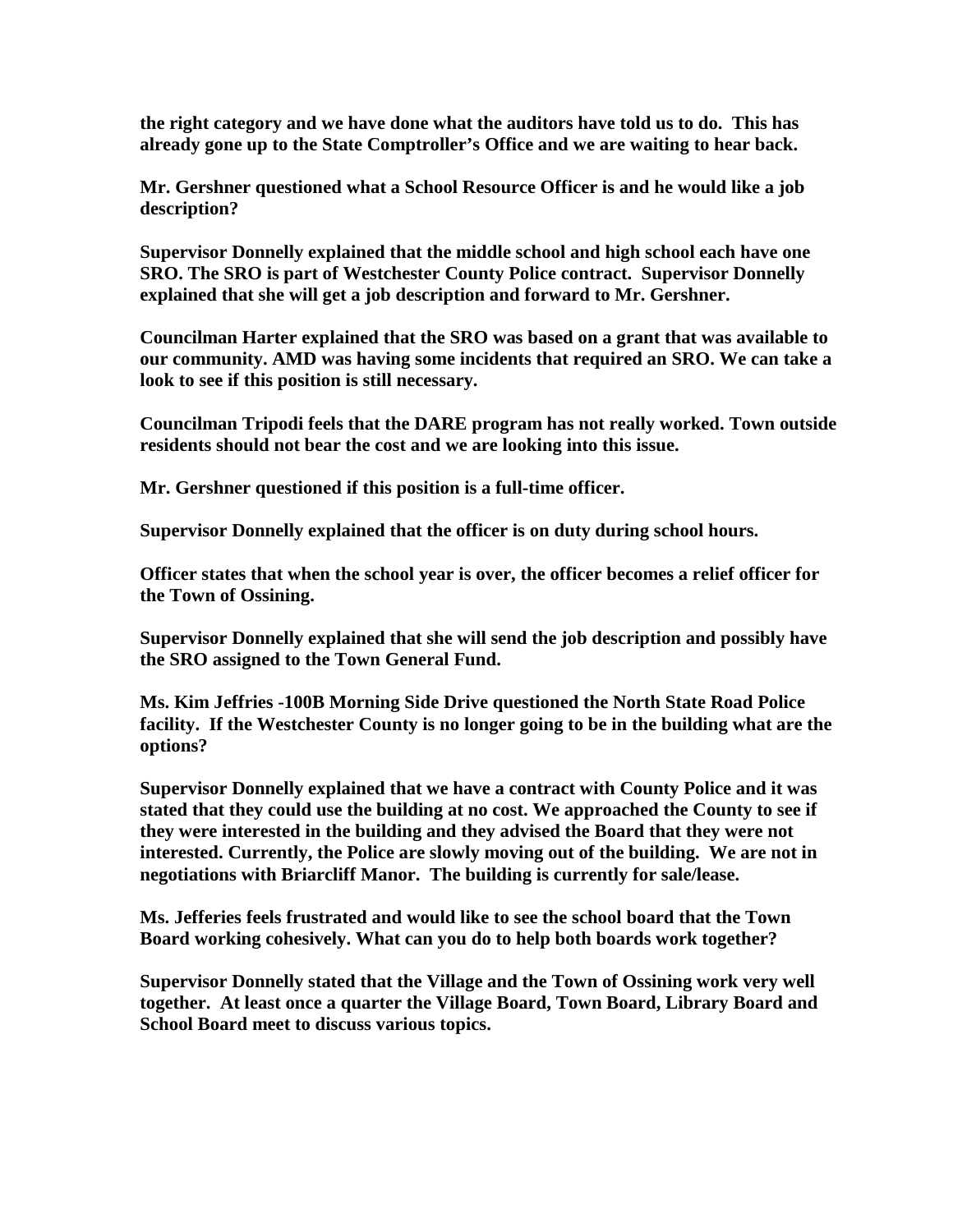**Councilman Harter explained that we have a Recreation Advisory Committee and there are representatives from Briarcliff, Village & Town of Ossining. This committee is comprised of nine representatives.** 

**Mr. Tony DaCruz 86 Croton Dam Rd. explained to the board that his property has a brook in the front, the side and back. When the previous Highway Superintendent was in office, the brook was cleaned two times a year. Currently, the brook is not being maintained and the reason that he was given is because the Highway Department does not have the time or resources.**

**Supervisor Donnelly explained that today she met with the engineering group and this issue will be resolved within the next few days and we need to find out ways of getting this issue repair. Supervisor Donnelly also explained that she met with the neighbors and will be speaking with Michael G. O'Connor Highway Superintendent. When the Town has drainage and flooding issues, Town and the Village have to obtain an easement to be allowed on the property.** 

**Supervisor Donnelly explained the various IMA's with the Village of Ossining.**

**Sondra Peimer questioned how fast can the Westchester County Police get to the Town of Ossining now that they are not using the North State Road facility?**

**Supervisor Donnelly explained that there are three shifts in the unincorporated area. From 8:00 a.m. to 4:00 p.m. there are two officers with standbys. From midnight to 8:00 a.m. there is one officer. The police officers come very quickly and there are always officers patrolling the area.** 

**Councilman Tripodi advised that the original phone number that the Town Police use to have now gets rolled over to the County Police.**

**Ms. Jensen Morningside Drive questioned if the Ryder Park Tennis courts will be refurbished?**

**Mr. Henry Atterbury Superintendent of Parks and Rec. Mr. Atterbury is aware of the conditions at Ryder Park and it is on the list to take care of. At this time, we are in discussion with little league Baseball.** 

**Ms. Kim Jeffries- Morningside Drive s questioned if the grass and the beach part can be cleaned up.** 

**Mr. Atterbury explained that this is a Hudson River beach and unfortunately, material will wash on the beach. Also, the grass is surrounded by brackish water and that is why it does not look very nice.**

**Resident- stated that she use to run tennis tournaments at Ryder Park. The two lower tennis courts are in need repair.**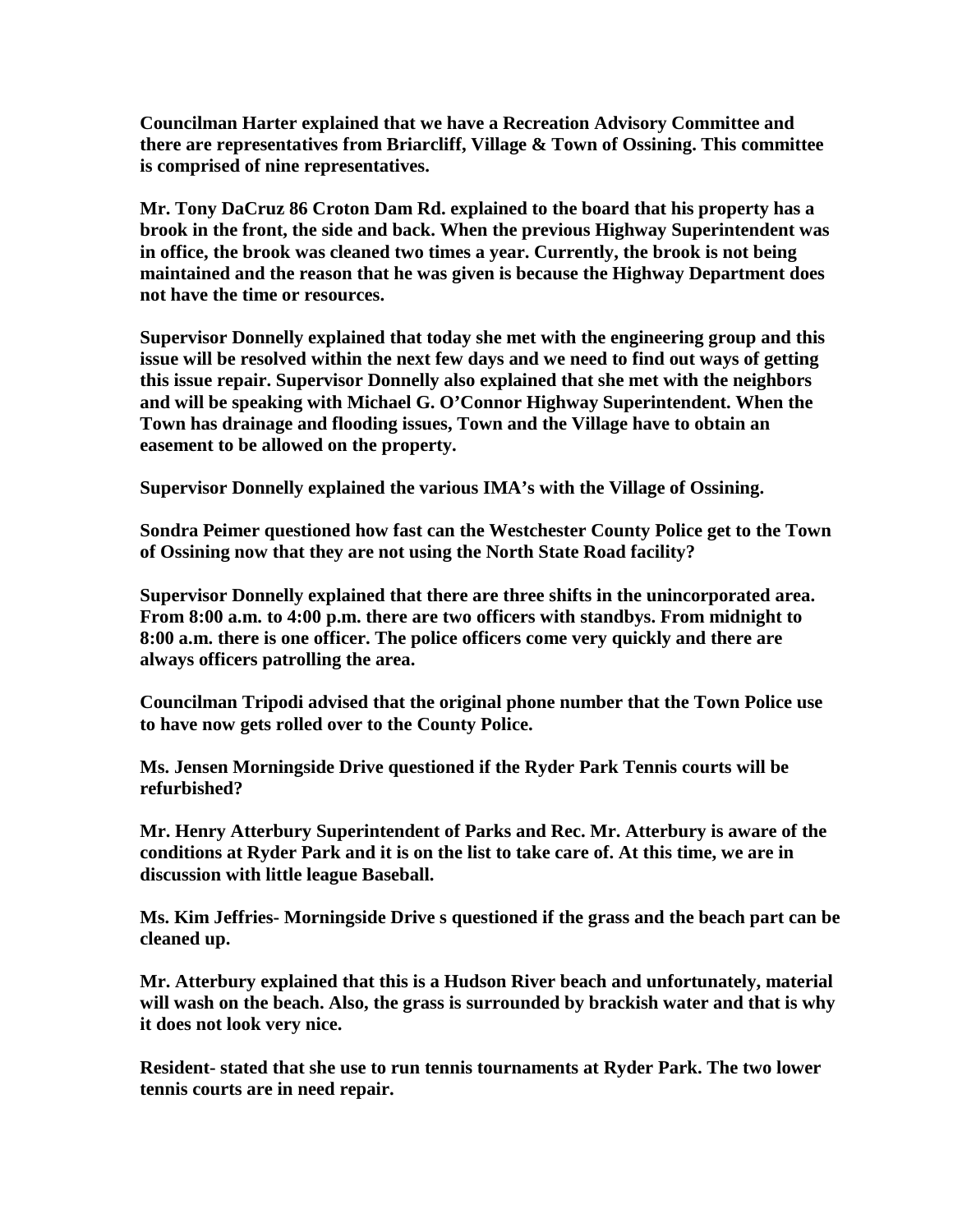**Mr. Atterbury explained there are two tennis courts that are in us by the USTA and there are two that are not being used. We did look at the cost to repair and it would cost \$300,000 to repair these courts. This would be a Town Board decision and also, the baseball team is looking into using that space.** 

**Mr. Jim O'Connor from District 20 questioned Supervisor Donnelly if she was in favor of District 17/20? Mr. O'Connor believes that this will come to a vote.**

**Supervisor Donnelly explained that it will come to delivering the petitions. Supervisor Donnelly explained what the process would if/when we would get the petitions. It does not automatically go to the vote of the public when you have 20% of 17/20.**

**Supervisor Donnelly discussed the Engineering IMA with the Village of Ossining. Supervisor Donnelly introduced the following Department Heads who were in the audience: Thomas Warren, Treasurer Andrew Tiess, Superintendent of Water and Sewers Andrew Tiess Paul Fraioli, Village Engineer Michael G. O'Connor Highway Superintendent Henry Atterbury, Superintendent of Parks & Recreation George Weeks Gloria Fried, Receiver of Taxes Judge Fried, Town of Ossining Court**

**Supervisor Donnelly spoke about accessory apartments in the Town of Ossining. At this time, residents are allowed to have an accessory apartment in their home. There are very strict requirements and it has to be located on the inside of the home. The Board has decided to leave it the same. However, if you are going to build an accessory apartment you must go before the zoning board for a variance. Residents must follow all the rules and regulations.** 

**Supervisor Donnelly provided a power point presentation on the Highway Superintendent position. Should the Town of Ossining Vote to Change this position from "elected" to "appointed"? The qualifications are as follows:**

- **You must be a registered voter in the Town of Ossining**
- **You must be 18 years or older.**

**Changing to an appointed employee would help Ossining the position and corresponding duties are vital to the success of the community. Every election cycle could threaten the incumbency of an experience and sound Superintendent.** 

**The Town could hire the most qualified & talented person for the job, regardless of political affiliation. Some exceptional candidates cannot afford the time nor the expense of the election process.**